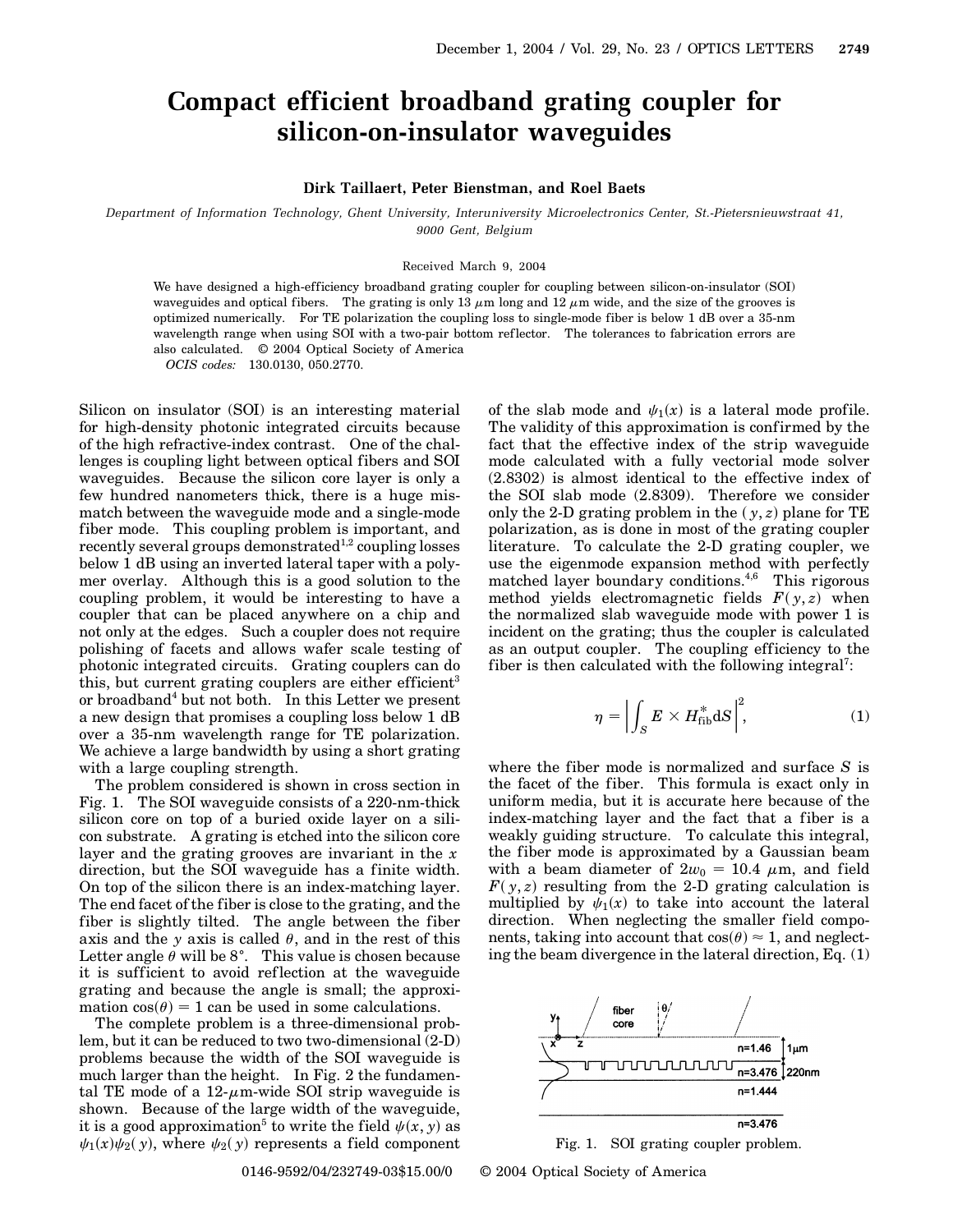

Fig. 2. Fundamental TE mode of a  $12\text{-}\mu\text{m}$ -wide SOI strip waveguide.  $E_x(x, y) \approx E_x(x) E_x(y)$ .

can be further simplified to

$$
\eta = \left| \int E(x)E(y=0, z)A \exp \left[ -\frac{(x-x_0)^2 + (z-z_0)^2}{w_0^2} \right] \right|
$$
  
 
$$
\times \exp \left( jn_{\text{fib}} \frac{2\pi}{\lambda} z \sin \theta \right) dx dz \Big|^{2}.
$$
 (2)

Constant *A* represents the normalization of the Gaussian beam and  $n_{fib} = 1.46$ . Equation (2) can be separated into two terms, one dependent on *x* and the other dependent on *z*. If we call the *x*-dependent term  $\xi$ , the coupling efficiency to the fiber is the coupling efficiency of a 2-D problem multiplied by correction factor  $\xi$ . For a 12- $\mu$ m-wide SOI strip waveguide we calculated  $\xi = 0.97$ . In this Letter overlap integral (2) is calculated as a one-dimensional overlap integral multiplied by  $\xi$ .

A grating coupler with a uniform grating can have a maximum theoretical<sup>3</sup> coupling efficiency of approximately 80% because the output beam has exponentially decaying power  $P = P_0 \exp(-2 \alpha z)$  along the propagation direction.  $\alpha$  is called the leakage factor or coupling strength of the grating. For a nonuniform grating, a becomes a function of *z* and the output beam can be shaped differently. To achieve a Gaussian output beam,  $\alpha(z)$  is given<sup>8,9</sup> by

$$
2\alpha(z) = \frac{G^2(z)}{1 - \int_0^z G^2(t)dt},
$$
\n(3)

where  $G(z)$  is a normalized Gaussian profile. To achieve this  $z$  dependence of  $\alpha$ , either the etch depth<sup>8</sup> or the duty cycle<sup>9</sup> of the grating can be varied. In Fig. 3,  $G^2(z)$  and the corresponding theoretical  $\alpha(z)$ are plotted for a Gaussian beam with a beam diameter of 10.4  $\mu$ m. It should be noted that Eq. (3) is exact only for a long grating with small  $\alpha$ , which is not the case for our structure. Therefore we use the results of Eq. (3) as a starting point and do a further numerical optimization of the grating structure. We will now discuss our design procedure in more detail. On the basis of the maximum coupling strength that is needed, the etch depth is chosen. A grating period is chosen so that the output beam has the desired angle  $\theta$ . For this etch depth and period,  $\alpha$  is

calculated for different duty cycles. On the basis of these results, the groove widths are chosen to match  $\alpha(z)$  from Fig. 3. The resulting structure, however, has an output beam that has only 75% overlap with  $G(z)$  instead of the 100% expected. The main reason for this is that, because of the large coupling strength, not only is the coupling strength dependent on the duty cycle but the phase difference between two grating teeth is also. As a result, the output field has a more-or-less Gaussian amplitude but a curved phase front. By changing the spacing between the grating teeth, we can correct this phase mismatch. A second reason is that Eq. (3) is accurate only for small  $\alpha$ . Therefore we have decided to numerically optimize the structure to achieve a maximum coupling efficiency to the fiber. We define the grating as 20 groove widths and 19 spacing widths and use a simple genetic algorithm<sup>10</sup> for the optimization. The groove widths and the spacings between the grooves are allowed to change in steps of 5 nm. As a result of this optimization, the overlap with a Gaussian profile is increased from 75% to 97%. The resulting output after optimization is also drawn on Fig. 3, next to the theoretical Gaussian profile.

For a SOI waveguide we have repeated this procedure for different thicknesses of the buried oxide layer, because the thickness of this layer has a major influence on the coupling strength and efficiency.<sup>11</sup> For the structure with optimized buried oxide thickness (925 nm) the maximum coupling efficiency to fiber is 61%. The efficiency versus wavelength is shown in Fig. 4. The efficiency is limited because approximately 35% of the light is lost to the substrate. The efficiency can be further improved by use of SOI with a bottom reflector. For SOI with a two-pair distributed Bragg reflector<sup>12</sup> under the waveguide the maximum coupling efficiency after optimization is 92%. In this structure, only 2% is lost to the substrate. The other 98% is coupled upward, but there is still a small mismatch with the fiber mode, which results in a 92% coupling efficiency to the fiber  $(0.92 = 0.98 \times 0.97 \times \xi)$ . The optimal structure is shown in Fig. 5 together with a field plot. The



Fig. 3. Gaussian output beam and corresponding  $\alpha(z)$  calculated according to Eq. (3). The dotted curve is the resulting output from the simulation after optimization.